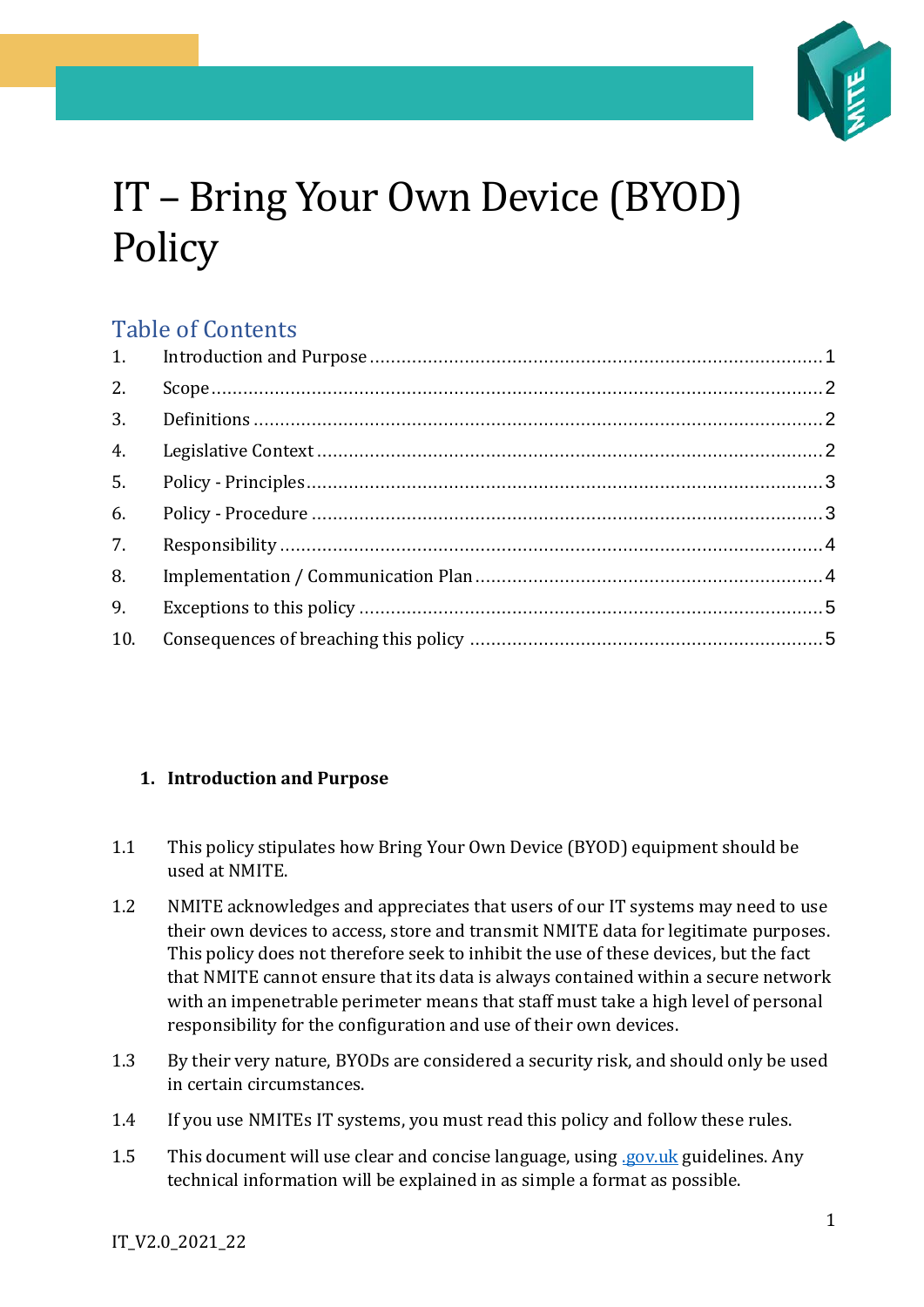1.6 This policy may be amended when deemed appropriate.



## <span id="page-1-0"></span>**2. Scope**

- 2.1 For the purposes of this policy the term 'BYOD' includes, but is not limited to, smart phones, tablets, laptops, PCs, portable storage and any other fixed or mobile computing device.
- 2.2 This policy applies to all NMITE employees, students, visitors, contractors, agents and anyone else who using NMITE IT services. These individuals will be referred to as 'users' throughout this document.

### <span id="page-1-1"></span>**3. Definitions**

- 3.1 **Information security**: the preservation of the confidentiality, integrity and availability of information.
- 3.2 **IT Management** The internal NMITE IT management team. They can be contacted by using the IT Service Desk.
- 3.3 **Information**: digital data which has meaning.
- 3.4 **IT Systems**: all software and associated infrastructure
- 3.5 **Patched** to [solve](https://dictionary.cambridge.org/dictionary/english/solve) a [problem](https://dictionary.cambridge.org/dictionary/english/problem) that a [computer](https://dictionary.cambridge.org/dictionary/english/computer) [system](https://dictionary.cambridge.org/dictionary/english/system) or [program](https://dictionary.cambridge.org/dictionary/english/program) has by downloading or installing the latest 'patch' or 'update' from the software provider.

### <span id="page-1-2"></span>**4. Legislative Context**

4.1 NMITE must meet its obligations under the Data Protection Act, and the General Data Protection Regulation (GDPR), which governs the security, processing and retention of personal data.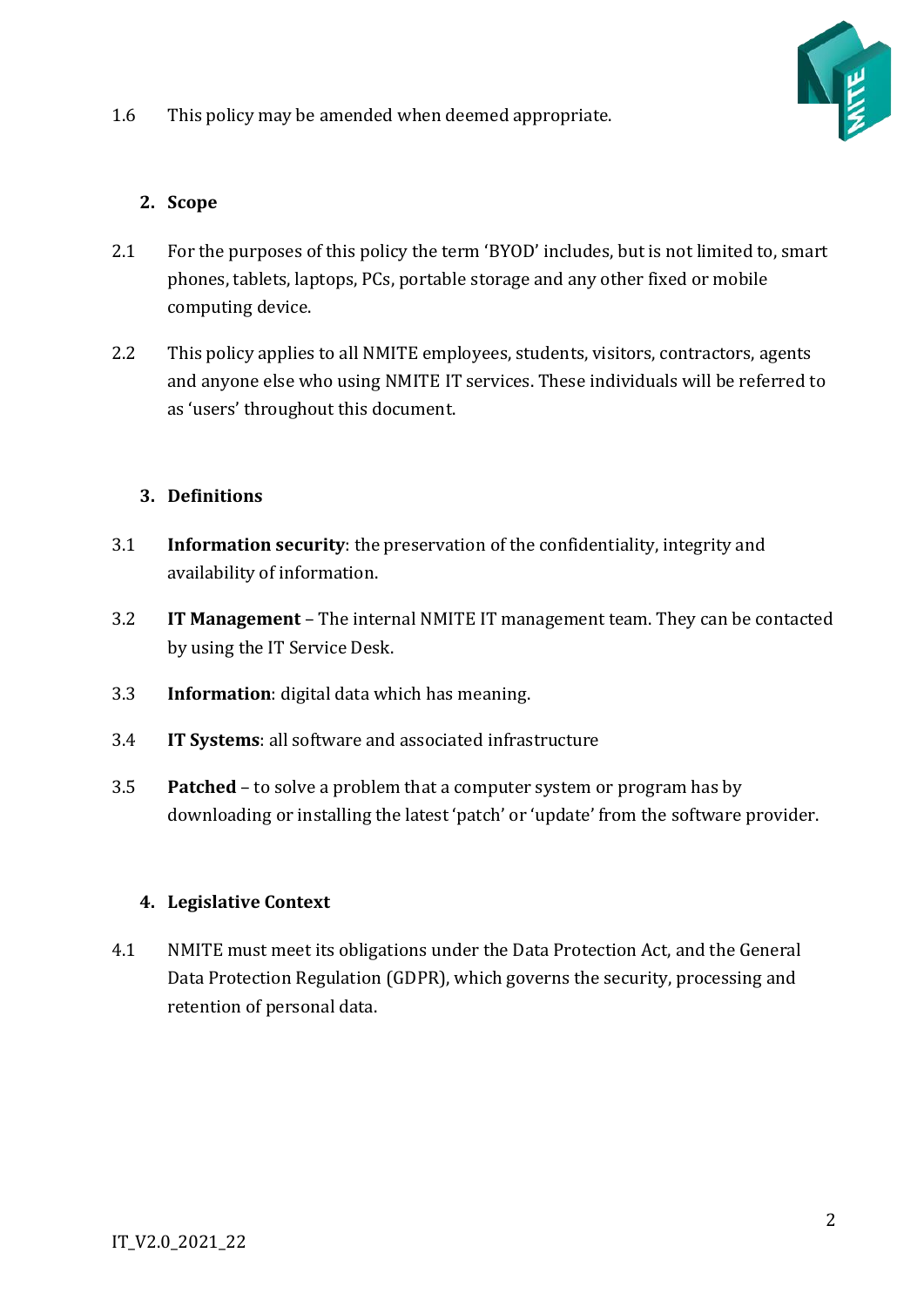

#### <span id="page-2-0"></span>**5. Policy - Principles**

- 5.1 NMITE provides at least one corporate device for any member of staff or student connecting to its digital services. Therefore, the requirement for a user to work on a personal device should be minimal.
- 5.2 Users are strongly encouraged to utilise existing NMITE IT solutions to support teaching, research, study and other NMITE related work.
- 5.3 NMITE reserves the right to refuse, prevent or withdraw access to services and data where it considers there to be an unacceptable risk to security, data integrity or NMITE policy.
- 5.4 Anyone using BYOD must adhere to other relevant IT NMITE policies.

#### <span id="page-2-1"></span>**6. Policy - Procedure**

- 6.1 Where a corporate device has malfunctioned and is not available, a user should ask the IT Service Desk for a spare machine before attempting to use personal equipment.
- 6.2 If using a BYOD is considered necessary, users must ensure that the operating system, any antimalware, and security software on the device is the latest version and is fully patched.
- 6.3 Staff must report the loss of any personally owned device to IT if it is within the scope of this policy so the risk of a data breach can be assessed.
- 6.4 Staff owned devices that are also used for personal purposes should not be used to download personal or commercially sensitive NMITE data.
- 6.5 Personal or commercially sensitive NMITE data should only be transmitted using NMITE provided devices and in an appropriately secure fashion.
- 6.6 Personal file stores and cloud-based data repositories must not be used to store NMITE data.
- 6.7 When using BYOD, access to NMITE digital resources will be controlled via NMITE approved applications, e.g., Outlook for IOS or Android (to access email). These applications may store local data on a user's personal device. In the event of a security breach that data will be removed/ wiped remotely. NMITE will not interfere with other data on the device.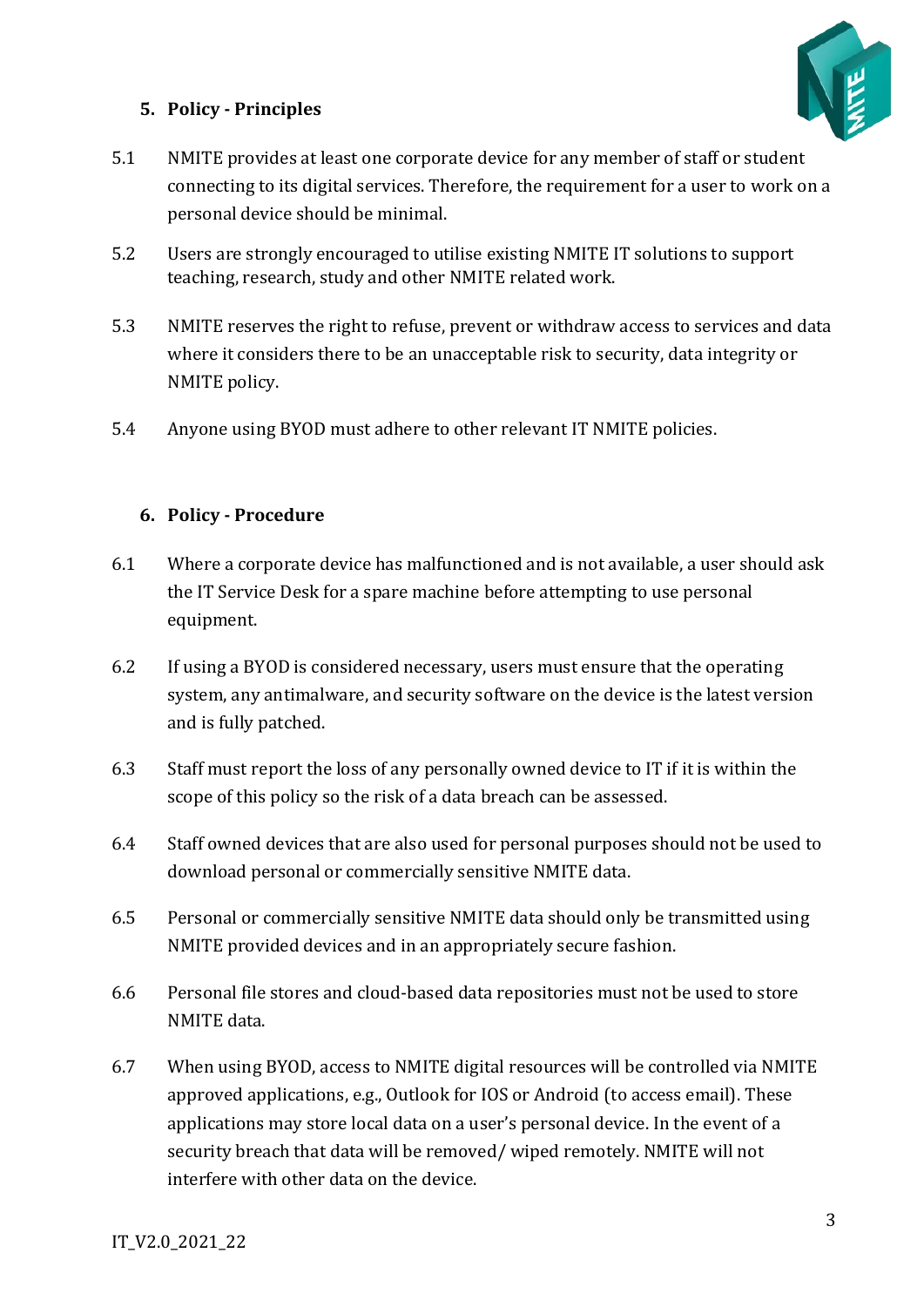

6.8 The NMITE IT Service Desk is available if you need any IT help with corporate devices. The Service Desk will only help a user connect a BYOD to the corporate Wi-Fi, normally no other support will be available for personal devices. Only in exceptional circumstances will more help be given. This must be requested using the IT Service Desk, via escalation to IT management, for a decision.

#### <span id="page-3-0"></span>**7. Responsibility**

- 7.1 Information security remains the responsibility of all NMITE staff, but the following specific responsibilities are assigned to the following individuals and groups:
- 7.2 The Head of IT is responsible ensuring that all NMITE IT systems, networks and databases comply with the principles of good information security.
- 7.3 The IT department is responsible for ensuring that IT systems they manage are configured appropriately and used effectively.
- 7.4 All users of IT must manage the creation, storage, amendment, copying, archiving and disposal of information in a manner which safeguards and protects its confidentiality, integrity and availability. This includes the use of personally owned devices to access, store or transmit NMITE owned data.
- 7.5 All users are responsible for accessing and engaging with all information security training and guidance provided by NMITE.
- 7.6 NMITE takes no responsibility for maintaining, repairing, insuring or otherwise funding BYODs.
- 7.7 NMITE will not be responsible for any loss or damage resulting from any support given or advice provided.

#### <span id="page-3-1"></span>**8. Implementation / Communication Plan**

8.1 This policy will be initially communicated to managers via Executive Board emails. Further dissemination will then take place as part of the broader plan to use all available communication channels to raise information security awareness among all staff.